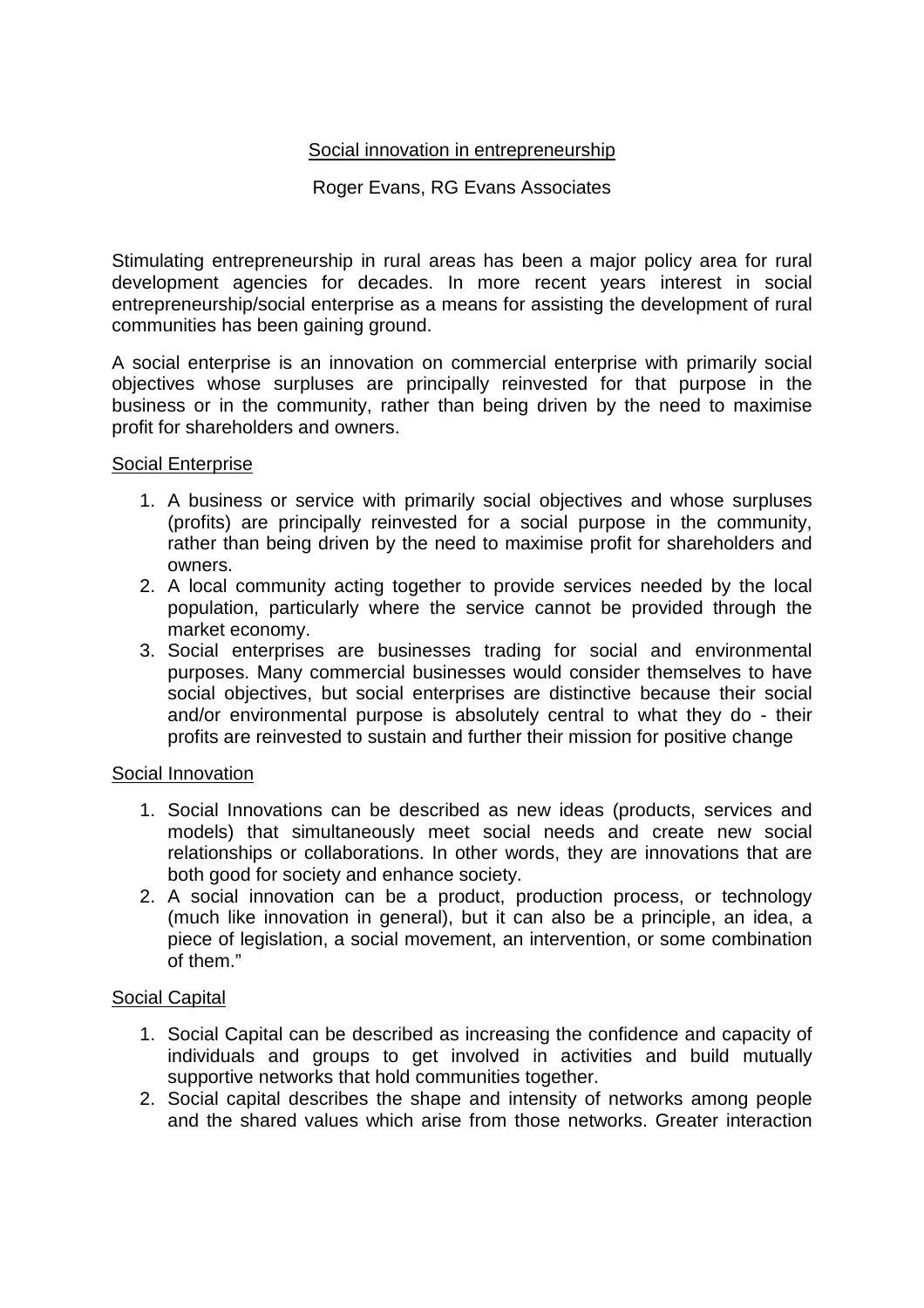between people generates a greater sense of community spirit and a greater amount of social capital

3. Social Capital is what is created when communities come together to share a common aim or goal.

How do Social Enterprises differ from Commercial Enterprises?

- 1. A Social Enterprise through the nature of its origins has a specific understanding of local society and local economy
- 2. The Social Enterprise Sector has a vital role to play in helping grow a local economy. It can help in delivering excellent public and local services and supporting stronger communities
- 3. The Social Enterprise Sector usually has a triple or quadruple bottom line:
	- Social Benefits
	- Economic Benefits
	- Environmental Benefits
	- Financial Benefits

While the challenges in developing socially innovative entrepreneurship include many of those related to establishing a commercial enterprise they also involve balancing the needs of the community with the commercial imperative of earning sufficient income to pay for operating costs and generation of surpluses for reinvesting in community activities.

Drawbacks to starting a social enterprise include

- Uncertainty of income for community stakeholders
- Risk of losing capital for all investment stakeholders
- Lower quality of life for owner managers while the company becomes established
- Complete responsibility for business activities for owners, managers and community taking on managerial responsibilities

Successful start-ups can usually demonstrate one or more of the following criteria:

- Motivation & determination
- Idea & market
- Ability & experience
- Administration
- Good communication
- Support
- Resources
- Good planning

In contrast factors that influence business failure include the following:

- Weak idea
- Poor management
- Unfavourable economic conditions